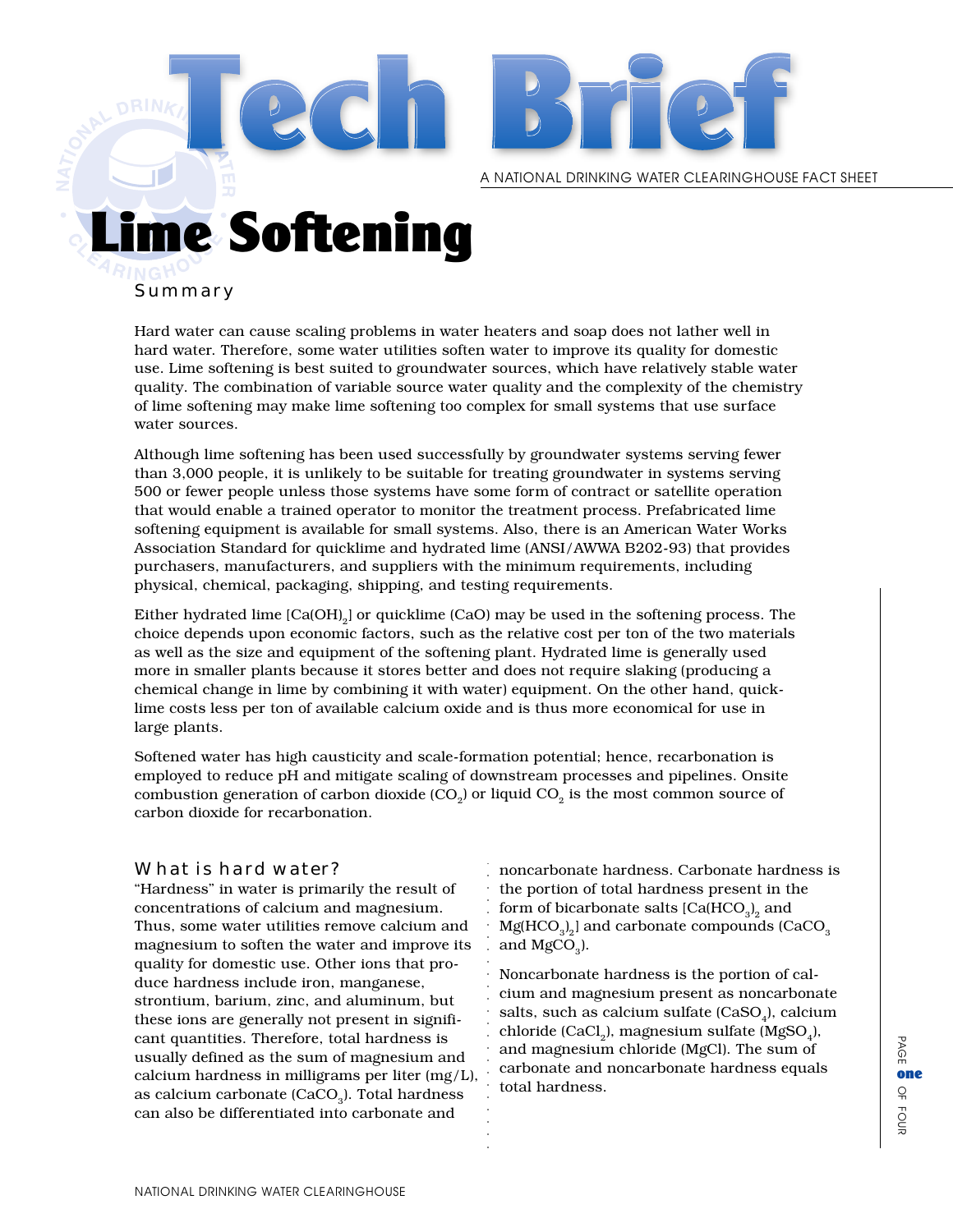# Lime Softening

What may be "hard" water in one area may be perfectly acceptable water in another area. In general, the degree of hardness is classified as follows:

| <b>Hardness</b> | mg/L as CaCO <sub>3</sub> |
|-----------------|---------------------------|
| Soft            | $0$ to 75                 |
| Moderate        | 75 to 150                 |
| Hard            | 150 to 300                |
| Very hard       | Above 300                 |

*Source: Water Treatment Plant Design, 1998.*

For most applications, total hardness of 120 mg/L or less and magnesium hardness of 40 mg/L or less appear to be acceptable design criteria for softening facilities.

### How does the lime-softening process work?

In the lime-softening process, the pH of the water being treated is raised sufficiently to precipitate calcium carbonate and, if necessary, magnesium hydroxide. The normal pH of water is between 6.5–8.5. In small systems, lime softening is typically practiced by adding hydrated lime to raw water to raise the pH to approximately 10. This removes calcium carbonate, essentially limestone. If magnesium removal is also required, the pH during softening needs to be closer to 11. Lime-softening systems need not be pilot tested for small systems using groundwater sources. Jar testing to determine appropriate process pH and chemical doses is sufficient. Doses of these chemicals should not change greatly over time unless the groundwater is subject to periodic infiltration by surface water that changes in quality. Lime-softening systems do need to be pilot tested if used on surface water sources with variable quality.

#### What pretreatment is used?

The principal types of pretreatment used before lime softening are aeration and presedimentation.

**Aeration** may be used to remove carbon dioxide from the source water before softening. This is only applicable to groundwaters where carbon dioxide concentrations are relatively high. Lime removal of carbon dioxide in source water adds to operation costs because of chemical expenses and increased calcium carbonate residuals.

used and may reduce the carbon dioxide level to 10 mg/L or less. Aeration also oxidizes iron and manganese; clogging of the aeration tray is a problem.

.<br>.<br>.<br>.<br>.<br>.

aaaaaaaaaaaaaaaaaaaaaaaaaaaaaaaaaaaaaaaaaaaaaaaaaaaaaaaaaaaaaaaaaaaaaaaaaaaaaaa

**Presedimentation** is used primarily by those plants treating high turbidity surface waters.

# What are the monitoring and operating requirements?

Regulatory monitoring requirements for lime softening plants depend on whether the source water is surface water or groundwater. Process monitoring requirements should focus on measurement of pH, hardness, and alkalinity for plants treating groundwater. In addition, filtered water turbidity monitoring is needed at the plants treating surface water for compliance purposes, as well as to manage filter operation.

One of the difficult aspects of lime softening is the operation and maintenance of lime feeders and lines carrying lime slurry to the point of application. In addition, plant operators must understand lime softening chemistry. Measurement of pH must be accurate, and the operator must know that the pH meter is properly calibrated. Failure to maintain the proper pH in softened water prior to filtration at a lime softening plant could result in precipitation or excess lime in the filter beds and formation of calcium carbonate deposits within the filters.

#### What are the chemical requirements?

The amount of lime required to remove carbonate hardness and magnesium can be calculated using in the following equation:

CaO (lb/mil gal) = 10.6 CO $_2$  (mg/L) + 4.7 [alkalinity (mg/L) + magnesium hardness (mg/L) + X]

Where CaO is 100 percent pure,  $CO<sub>2</sub>$  is expressed as  $CO<sub>2</sub>$ , alkalinity is expressed as  $CaCO<sub>3</sub>$ , and X is the required excess hydroxide alkalinity in mg/L as  $CaCO<sub>3</sub>$ . The magnesium hardness shown is the amount to be removed by softening, and not the amount present. Desired excess alkalinity can be determined from the magnesium hydroxide solubility relationship: it is typically in the range of 30 to 70 mg/l and is often estimated at 50 mg/L expressed as  $CaCO<sub>3</sub>$ .

Induced draft or open tray aeration is often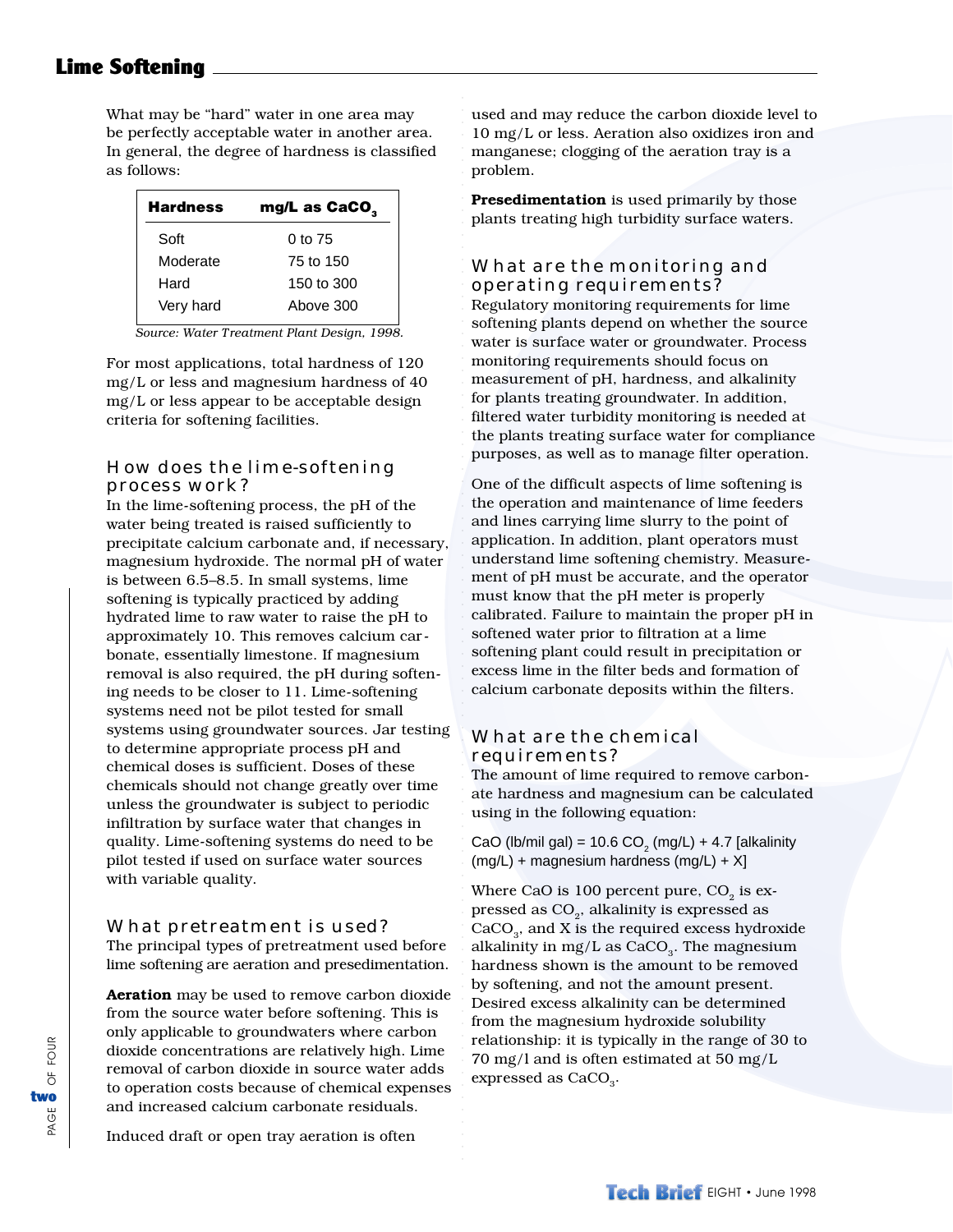## What are other softening alternatives?

The selection of lime, lime-soda ash, or caustic soda softening is based on cost, total dissolved solids criteria, sludge production, carbonate and noncarbonate hardness, and chemical stability. Water containing little or no noncarbonate hardness can be softened with lime alone. However, water with high noncarbonate hardness may require both lime and soda ash to achieve the desired finished water hardness. Softening with lime or limesoda ash is generally less expensive than caustic softening. Caustic soda softening increases the total dissolved solids of treated water, while lime and lime-soda ash softening often decrease total dissolved solids. Caustic soda softening produces less sludge than lime and lime-soda ash softening. Caustic soda does not deteriorate during storage, while hydrated lime may absorb carbon dioxide and water during storage, and quicklime may slake in storage causing feeding problems. The final selection is generally based on cost, water quality, and owner and operator preference.

# What are the benefits of softening?

Potential benefits of softening water at a central treatment plant include the following:

- reducing dissolved minerals and scaleforming tendencies,
- reducing consumption of household cleaning agents,

# Figure 1: Average Water Hardness in the Continental United States



Courtesy of the U.S. Geological Survey, Report 78-200

- removing radium 226 and 228,
- removing arsenic and uranium,
- removing heavy metals,

aaaaaaaa

aaaaaaaaaaaaaaaaaaaaaaaaaaaaaaaaaaaaaaaaaaaaa

- supplementing disinfection and reducing algal growths in basins,
- removing certain organic compounds and reducing total organic carbon (TOC),
- removing silica and fluoride,
- removing iron and manganese,
- reducing turbidity of surface waters in conjunction with the hardness precipitation process,
- increasing the Langelier Saturation Index, useful for corrosion control under some conditions, and
- possibly removes *Giardia Lamblia* cysts.

#### Are there concerns about soft water?

In most cases, for consumer use, relatively soft water is preferable; however, it does have several disadvantages. Excessively soft water can cause corrosion in pipes. This corrosion can shorten the service life of pipes and household appliances and can result in toxic materials, such as lead and cadmium, being dissolved in drinking water. The decision to soften a water supply depends completely on the community. Drinking water regulations do not generally require softening.

# What about lime softening residuals?

All water softening plants, large or small, are now required to refrain from directly discharging any wastes—liquid or solid—into rivers or streams. Where abandoned stone quarries, sand and gravel pits, or coal mines are available nearby, it may be possible to dispose of the sludge for many years without any serious difficulty. In areas where there are abandoned coal-strip mines, pumping the sludge into these areas may be a logical and convenient solution. If acid waters are leaching out of the mine into the watershed, as many such mines do, the waste sludge can help in abating serious stream pollution by neutralizing the acid water. Such neutralization may offer a great potential savings in material treatment cost to the state.

Selection of lime, lime-soda ash, or caustic soda chemical precipitation process must adequately address the disposal of generated sludges. Ultimate disposal of lime or caustic